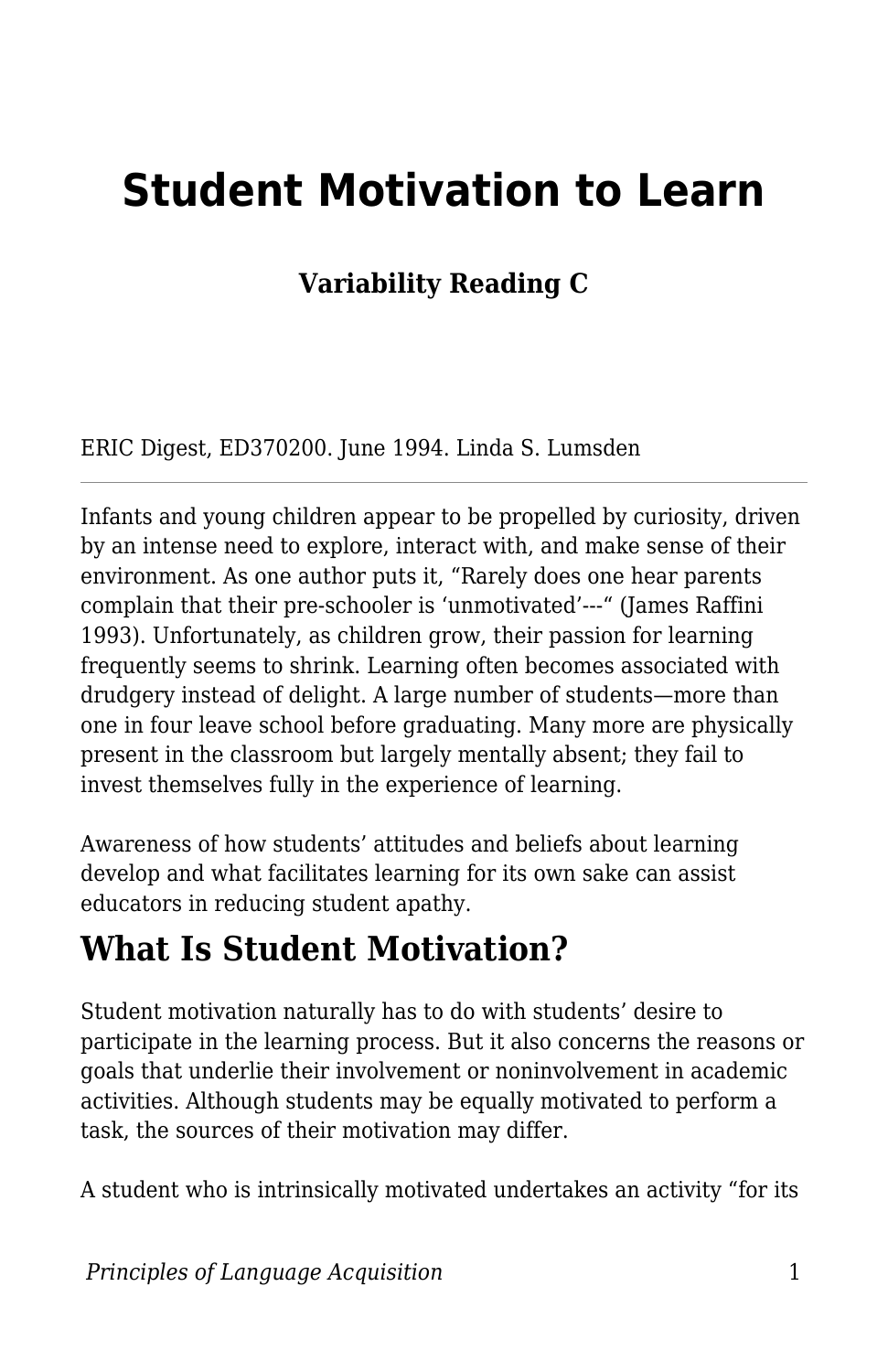own sake, for the enjoyment it provides, the learning it permits, or the feelings of accomplishment it evokes" (Mark Lepper 1988). An extrinsically motivated student performs "in order to obtain some reward or avoid some punishment external to the activity itself," such as grades, stickers, or teacher approval (Lepper).

The term motivation to learn has a slightly different meaning. It is defined by one author as "the meaningfulness, value, and benefits of academic tasks to the learner—regardless of whether or not they are intrinsically interesting" (Hermine Marshall 1987). Another notes that motivation to learn is characterized by long-term, quality involvement in learning and commitment to the process of learning (Carole Ames 1990).

### **What Factors Influence the Development of Students' Motivation?**

According to Jere Brophy (1987), motivation to learn is a competence acquired "through general experience but stimulated most directly through modeling, communication of expectations, and direct instruction or socialization by significant others (especially parents and teachers)."

Children's home environment shapes the initial constellation of attitudes they develop toward learning. When parents nurture their children's natural curiosity about the world by welcoming their questions, encouraging exploration, and familiarizing them with resources that can enlarge their world, they are giving their children the message that learning is worthwhile and frequently fun and satisfying.

When children are raised in a home that nurtures a sense of selfworth, competence, autonomy, and self-efficacy, they will be more apt to accept the risks inherent in learning. Conversely, when children do not view themselves as basically competent and able, their freedom to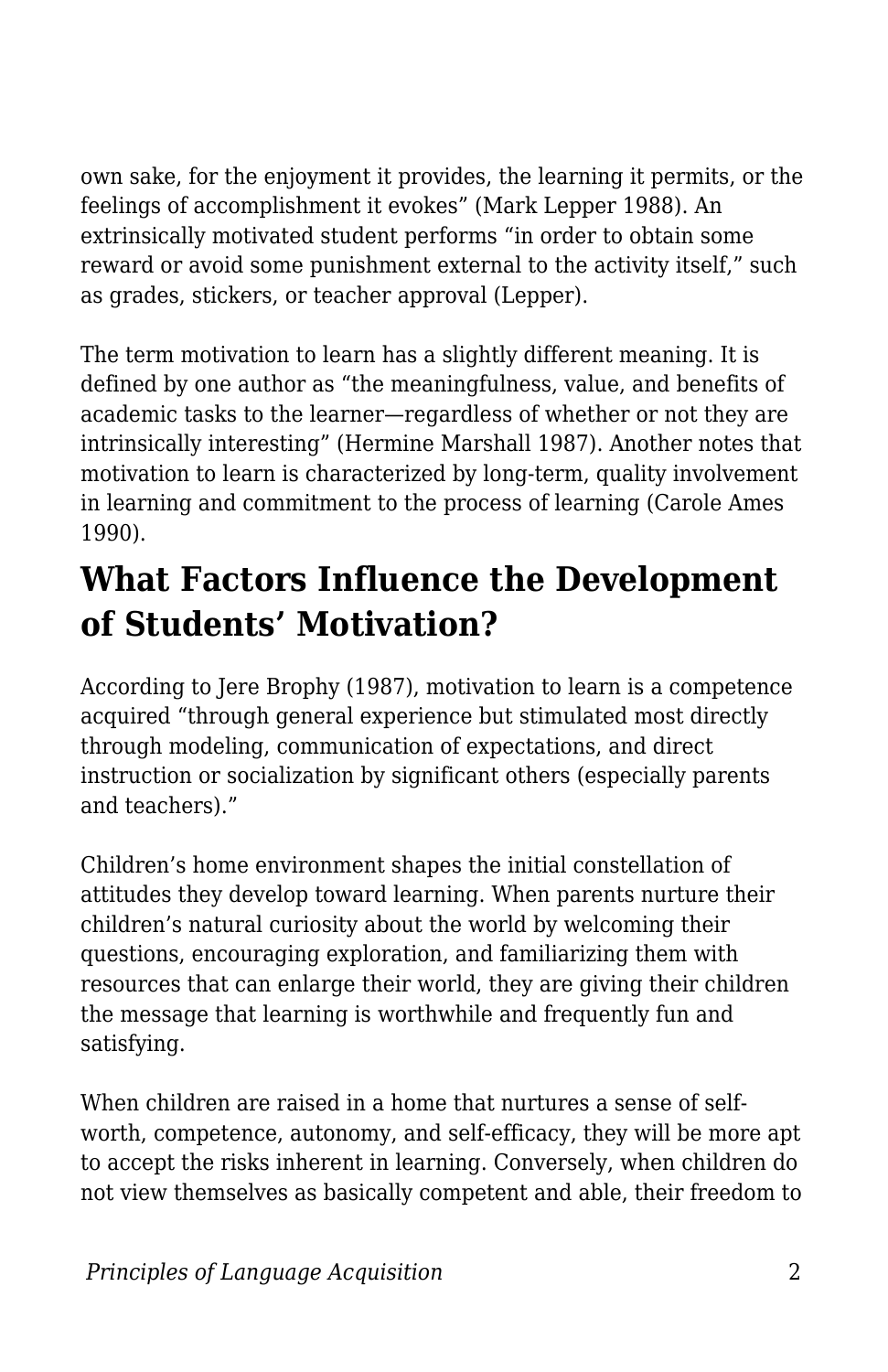engage in academically challenging pursuits and capacity to tolerate and cope with failure are greatly diminished.

Once children start school, they begin forming beliefs about their school-related successes and failures. The sources to which children attribute their successes (commonly effort, ability, luck, or level of task difficulty) and failures (often lack of ability or lack of effort) have important implications for how they approach and cope with learning situations.

The beliefs teachers themselves have about teaching and learning and the nature of the expectations they hold for students also exert a powerful influence (Raffini). As Deborah Stipek (1988) notes, "To a very large degree, students expect to learn if their teachers expect them to learn."

Schoolwide goals, policies, and procedures also interact with classroom climate and practices to affirm or alter students' increasingly complex learning-related attitudes and beliefs. And developmental changes comprise one more strand of the motivational web. For example, although young children tend to maintain high expectations for success even in the face of repeated failure, older students do not. And although younger children tend to see effort as uniformly positive, older children view it as a "double-edged sword" (Ames). To them, failure following high effort appears to carry more negative implications—especially for their self-concept of ability—than failure that results from minimal or no effort.

### **Are There Advantages to Intrinsic Motivation?**

Does it really matter whether students are primarily intrinsically or extrinsically oriented toward learning? A growing body of evidence suggests that it does. When intrinsically motivated, students tend to employ strategies that demand more effort and that enable them to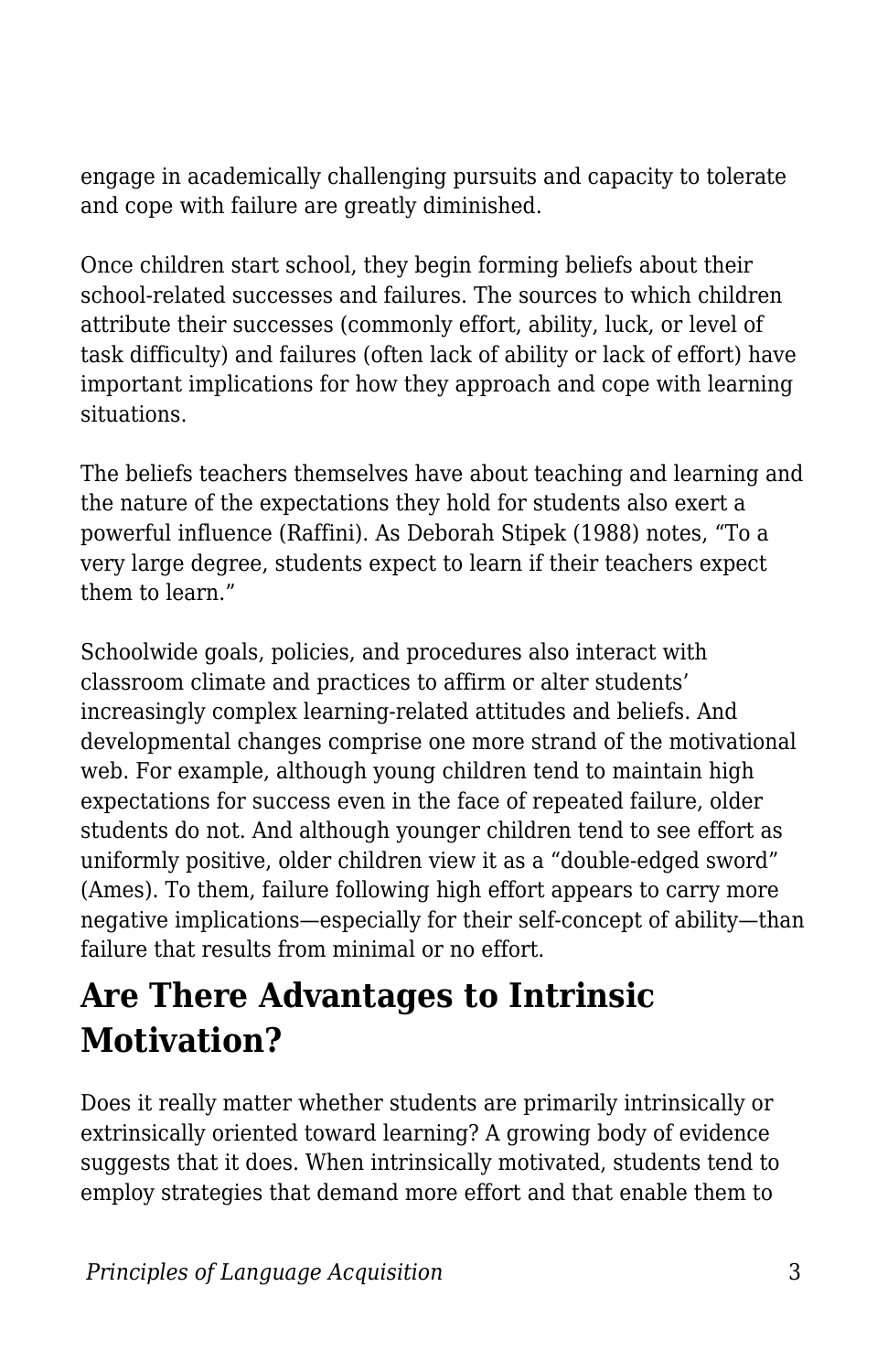process information more deeply (Lepper).

J. Condry and J. Chambers (1978) found that when students were confronted with complex intellectual tasks, those with an intrinsic orientation used more logical information-gathering and decisionmaking strategies than did students who were extrinsically oriented.

Students with an intrinsic orientation also tend to prefer tasks that are moderately challenging, whereas extrinsically oriented students gravitate toward tasks that are low in degree of difficulty. Extrinsically oriented students are inclined to put forth the minimal amount of effort necessary to get the maximal reward (Lepper).

Although every educational activity cannot, and perhaps should not, be intrinsically motivating, these findings suggest that when teachers can capitalize on existing intrinsic motivation, there are several potential benefits.

## **How Can Motivation to Learn Be Fostered in the School Setting?**

Although students' motivational histories accompany them into each new classroom setting, it is essential for teachers to view themselves as "active socialization agents capable of stimulating . . . student motivation to learn" (Brophy 1987).

Classroom climate is important. If students experience the classroom as a caring, supportive place where there is a sense of belonging and everyone is valued and respected, they will tend to participate more fully in the process of learning.

Various task dimensions can also foster motivation to learn. Ideally, tasks should be challenging but achievable. Relevance also promotes motivation, as does "contextualizing" learning, that is, helping students to see how skills can be applied in the real world (Lepper).

*Principles of Language Acquisition* 4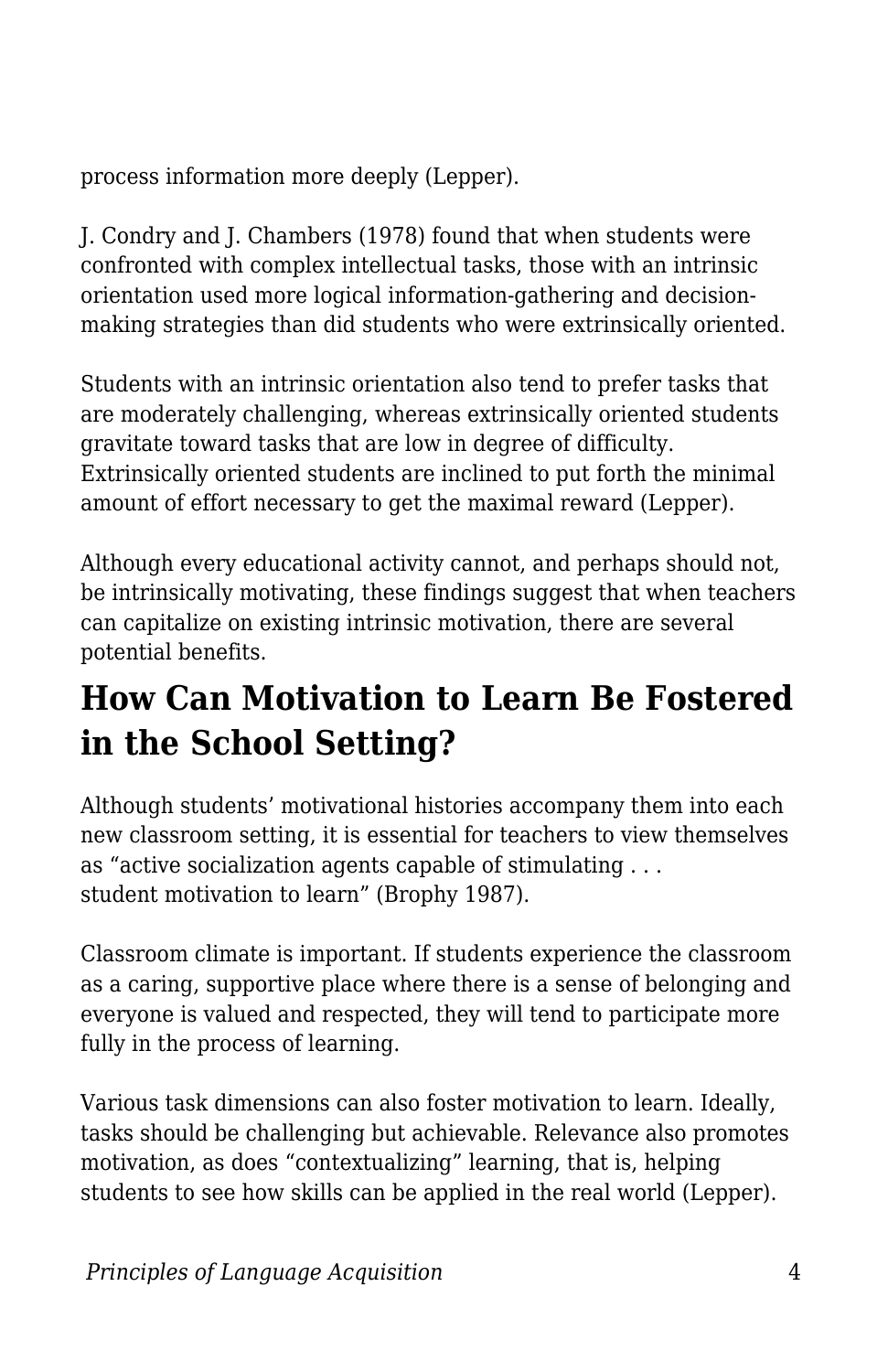Tasks that involve "a moderate amount of discrepancy or incongruity" are beneficial because they stimulate students' curiosity, an intrinsic motivator (Lepper).

In addition, defining tasks in terms of specific, short-term goals can assist students to associate effort with success (Stipek). Verbally noting the purposes of specific tasks when introducing them to students is also beneficial (Brophy 1986).

Extrinsic rewards, on the other hand, should be used with caution, for they have the potential for decreasing existing intrinsic motivation.

What takes place in the classroom is critical, but "the classroom is not an island" (Martin Maehr and Carol Midgley 1991). Depending on their degree of congruence with classroom goals and practices, schoolwide goals either dilute or enhance classroom efforts. To support motivation to learn, school-level policies and practices should stress "learning, task mastery, and effort" (Maehr and Midgley) rather than relative performance and competition.

#### **What Can Be Done to Help Unmotivated Students?**

The first step is for educators to recognize that even when students use strategies that are ultimately self-defeating (such as withholding effort, cheating, procrastination, and so forth), their goal is actually to protect their sense of self-worth (Raffini).

A process called attribution retraining, which involves modeling, socialization, and practice exercises, is sometimes used with discouraged students. The goals of attribution retraining are to help students to (1) concentrate on the tasks rather than becoming distracted by fear of failure; (2) respond to frustration by retracing their steps to find mistakes or figuring out alternative ways of approaching a problem instead of giving up; and (3) attribute their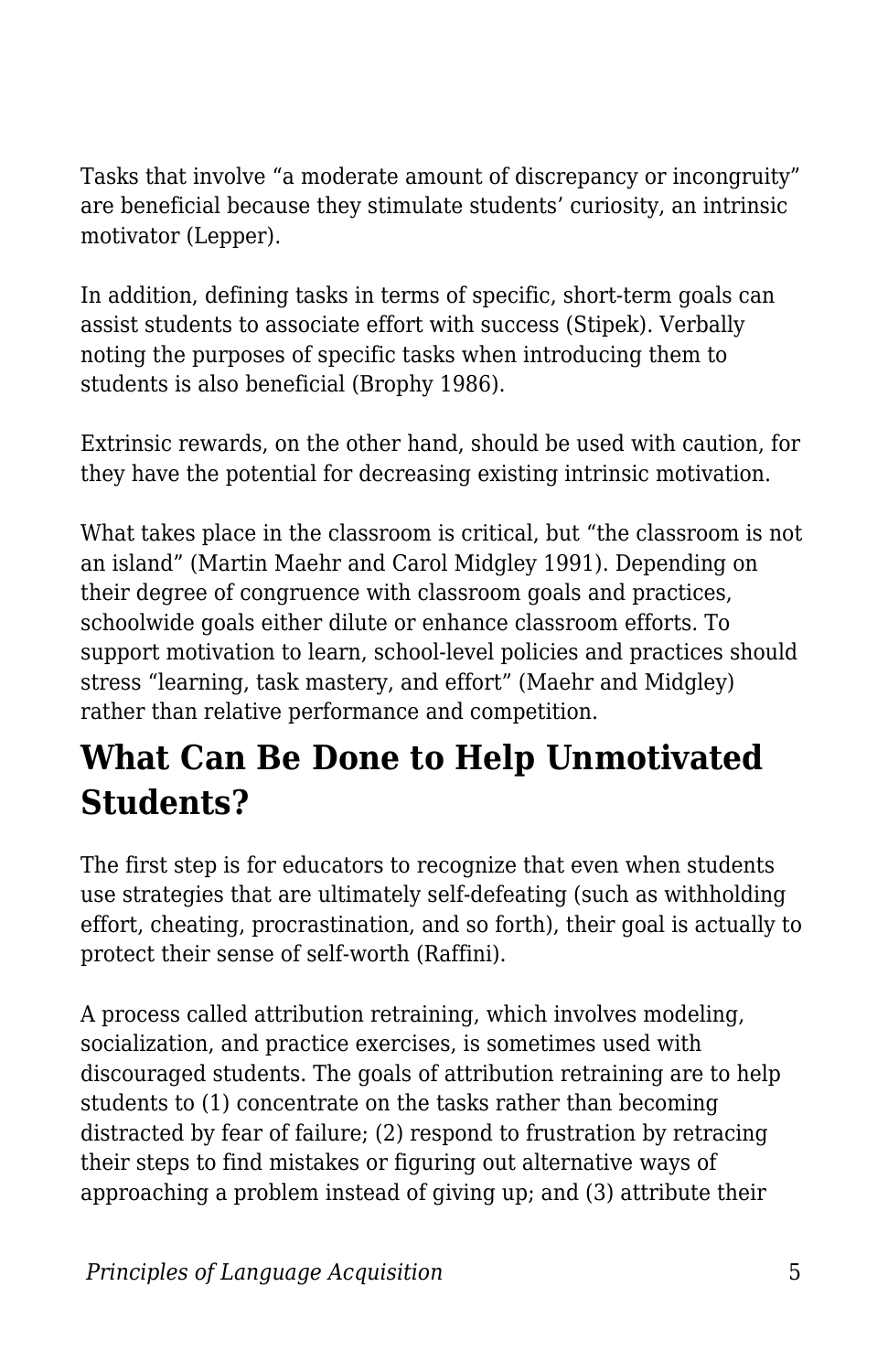failures to insufficient effort, lack of information, or reliance on ineffective strategies rather than to lack of ability (Brophy 1986).

Other potentially useful strategies include the following: portray effort as investment rather than risk, portray skill development as incremental and domain-specific, focus on mastery (Brophy 1986).

Because the potential payoff—having students who value learning for its own sake—is priceless, it is crucial for parents, teachers, and school leaders to devote themselves fully to engendering, maintaining, and rekindling students' motivation to learn.

#### **Resources:**

Ames, Carole A. "Motivation: What Teachers Need to Know." Teachers College Record 91, 3 (Spring 1990): 409–21.

Brophy, Jere. On Motivating Students. Occasional Paper No. 101. East Lansing, Michigan: Institute for Research on Teaching, Michigan State University, October 1986. 73 pages. ED 276 724.

——— . "Synthesis of Research on Strategies for Motivating Students To Learn." Educational Leadership (October 1987): 40–48. EJ 362 226.

Condry, J., and J. Chambers. "Intrinsic Motivation and the Process of Learning." In The Hidden Costs of Reward, edited by M.R. Lepper and D. Greene. 61–84. Hillsdale, New Jersey: Lawrence Erlbaum Associates, Inc., 1978.

Lepper, Mark R. "Motivational Considerations in the Study of Instruction." Cognition and Instruction 5, 4 (1988): 289–309.

Maehr, Martin L., and Carol Midgley. "Enhancing Student Motivation: A Schoolwide Approach." Educational Psychologist 26, 3 & 4 (1991): 399–427.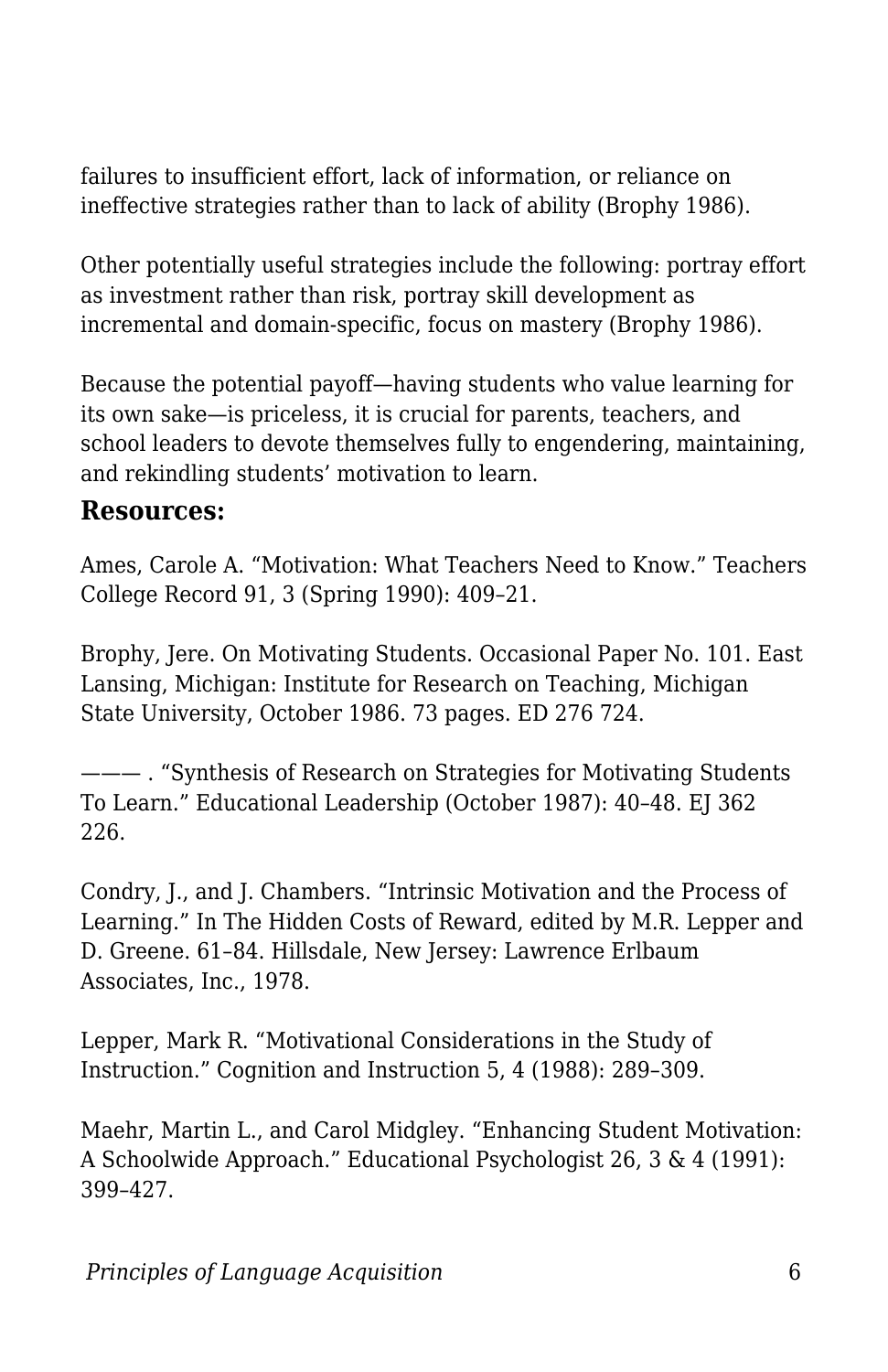Marshall, Hermine H. "Motivational Strategies of Three Fifth-Grade Teachers." The Elementary School Journal 88, 2 (November 1987): 135–50. EJ 362 747.

Raffini, James. Winners Without Losers: Structures and Strategies for Increasing Student Motivation to Learn. Boston: Allyn and Bacon, 1993. 286 pages.

Stipek, Deborah. Motivation to Learn: From Theory to Practice. Englewood Cliffs, New Jersey: Prentice Hall, 1988. 178 pages.

\* \* \*

For Further Information ERIC Clearinghouse on Educational Management 5207 University of Oregon Department of Education—Agate Hall Eugene, OR 97403-5207 (503) 346-5044 This publication was prepared with funding from the Office of Educational Research and Improvement, U.S. Department of Education, under contract No. RR93002006. The ideas and opinions expressed in this Digest do not necessarily reflect the positions or policies of OERI, ED, or the Clearinghouse. This Digest is in the public domain and may be freely reproduced.

Title: Student Motivation To Learn. ERIC Digest, Number 92. Document Type: Information Analyses—-ERIC Information Analysis Products (IAPs) (071); Information Analyses—-ERIC Digests (Selected) in Full Text (073);

Available from: ERIC Clearinghouse on Educational Management, University of Oregon, 1787 Agate Street, Eugene, OR 97403 (free; \$2.50 postage and handling).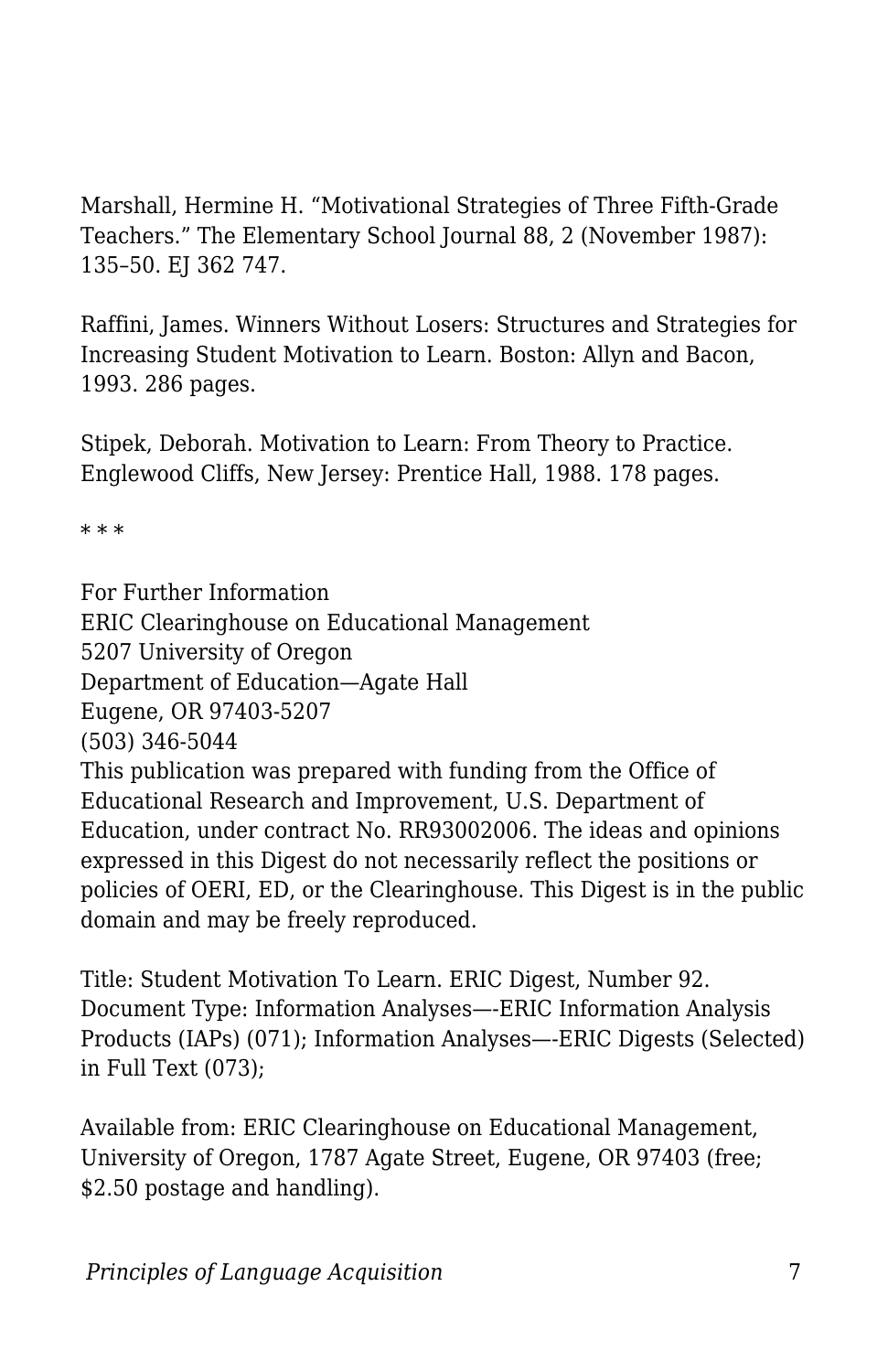Descriptors: Educational Environment, Elementary Secondary Education, Family Environment, Learning Motivation, Learning Strategies, Self Concept, Self Motivation, Student Motivation, Teacher Student Relationship Identifiers: ERIC Digests

#### **Adapted with permission from:**

Teemant, A. & Pinnegar, S. (2007). *Understanding Langauge Acquisition Instructional Guide.* Brigham Young University-Public School Partnership.



**Principles of** Language **Acquisition** 

Bohdana Allman



Allman, B. (2019). *Principles of Language Acquisition*. EdTech Books. Retrieved from